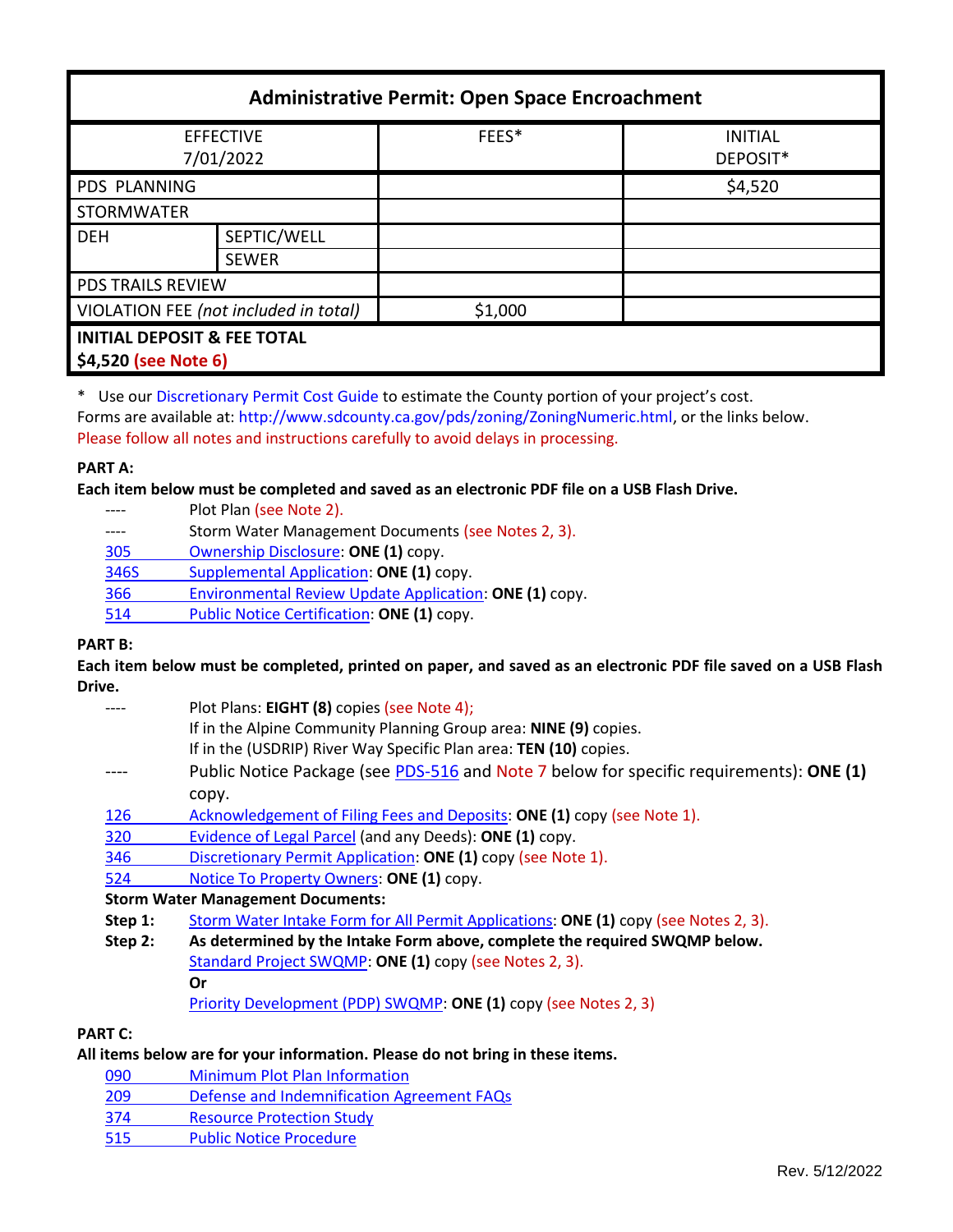516 Public N[otice Applicant's Guide](https://www.sandiegocounty.gov/content/dam/sdc/pds/zoning/formfields/PDS-PLN-516.pdf) [906 Signature Requirements](https://www.sandiegocounty.gov/content/dam/sdc/pds/zoning/formfields/PDS-PLN-906.pdf) [Policy I-100: Minor Encroachment into an Open Space Easement](http://www.sdcounty.ca.gov/cob/docs/policy/I-100.pdf)

# **NOTES:**

# 1. **IMPORTANT:**

A Registered Property Owner **MUST SUBMIT** a **Signed Letter of Authorization** for an Agent if; An Authorized Agent signs the PDS-346 form and is not the registered owner of the parcel. Or, the parcel is owned by two or more registered owners.

Or, not all of the registered owners are signing the PDS-346 form.

Or, the Authorized Agent is not the Financially Responsible Party.

Or, the parcel is owned by a Corporation.

# **ADDITIONALLY:**

Financially Responsible Party **MUST SIGN** form PDS-126. Financially Responsible Party **INFORMATION MUST MATCH EXACTLY** on form PDS-126 Authorized Agent **may sign** form PDS-346 **ONLY IF ATTACHED** to a **Signed Letter of Authorization.**

- 2. Save each complete Study, Report, Plot Plan, Map, etc., as an electronic PDF file onto ONE (1) USB Flash Drive. Provide only ONE (1) USB Flash Drive. Submit only the requested files. Files CANNOT have any security restrictions or passwords. Please name each PDF file on the USB Flash Drive based on the "Title or Type" of document being submitted (examples: Plot Plan, Resource Protection Study, Grading Plan). Please note: the USB Flash Drive will not be returned.
- 3. The Storm Water Intake Form determines whether a project requires a Standard SWQMP or Priority Development Project (PDP) SWQMP. These forms and documents must be submitted on paper and as PDF files on the USB Flash Drive and have all required signatures.
- 4. Printed Plot Plans are to be stapled together in sets and folded to 8½" x 11" with the lower right-hand corner exposed.
- 5. Resource Protection Study (May be waived by Planner if exempt from CEQA).
- 6. Be sure to use previous environmental log number with letter extension. Collect Previous CEQA action fee if a subdivision map created the open space. Please check APN book.
- 7. Notice of the application shall be given to all property owners within 500' (feet) from the applicant's property and a minimum of 20 different owners. For example, if 20 different property owners cannot be found within a 500' radius, the notice area shall be expanded until 20 property owners are available for notification. See table below for more details.

| 500' Min. Distribution Distance of<br><b>Public Notices; Min. of 20 Property</b> | 1000' Min. Distribution Distance of<br><b>Public Notices; Min. of 50 Property</b> | 1500' Min. Distribution Distance of<br><b>Public Notices; Min. of 100 Property</b> |
|----------------------------------------------------------------------------------|-----------------------------------------------------------------------------------|------------------------------------------------------------------------------------|
| <b>Owners</b>                                                                    | <b>Owners</b>                                                                     | Owners                                                                             |
| • Administrative Permits                                                         | • Agricultural Preserve Establishment/                                            | • General Plan Amendment                                                           |
| • Habitat Loss Permits                                                           | Disestablishment                                                                  | $\bullet$ Rezone                                                                   |
| • Minor Use Permits                                                              | • Alcoholic Beverage License                                                      | • Specific Plan Amendment                                                          |
| • Open Space Encroachment                                                        | • Open Space Vacation                                                             | • Major Use Permit                                                                 |
| • Reclamation Plan                                                               | • Tentative Map (<50 lots)                                                        | • Tentative Map (>50 lots)                                                         |
| • Site Plan (<10,000 sq ft.)                                                     | • Site Plan (>10,000 sq ft)                                                       | • Site Plan $(>25,000$ sq ft)                                                      |
| • Tentative Parcel Map                                                           | • Appeals of above projects                                                       | • Appeals of above projects                                                        |
| • Variance                                                                       |                                                                                   |                                                                                    |
| • Wireless Facilities                                                            |                                                                                   |                                                                                    |
| • Appeals of above projects                                                      |                                                                                   |                                                                                    |